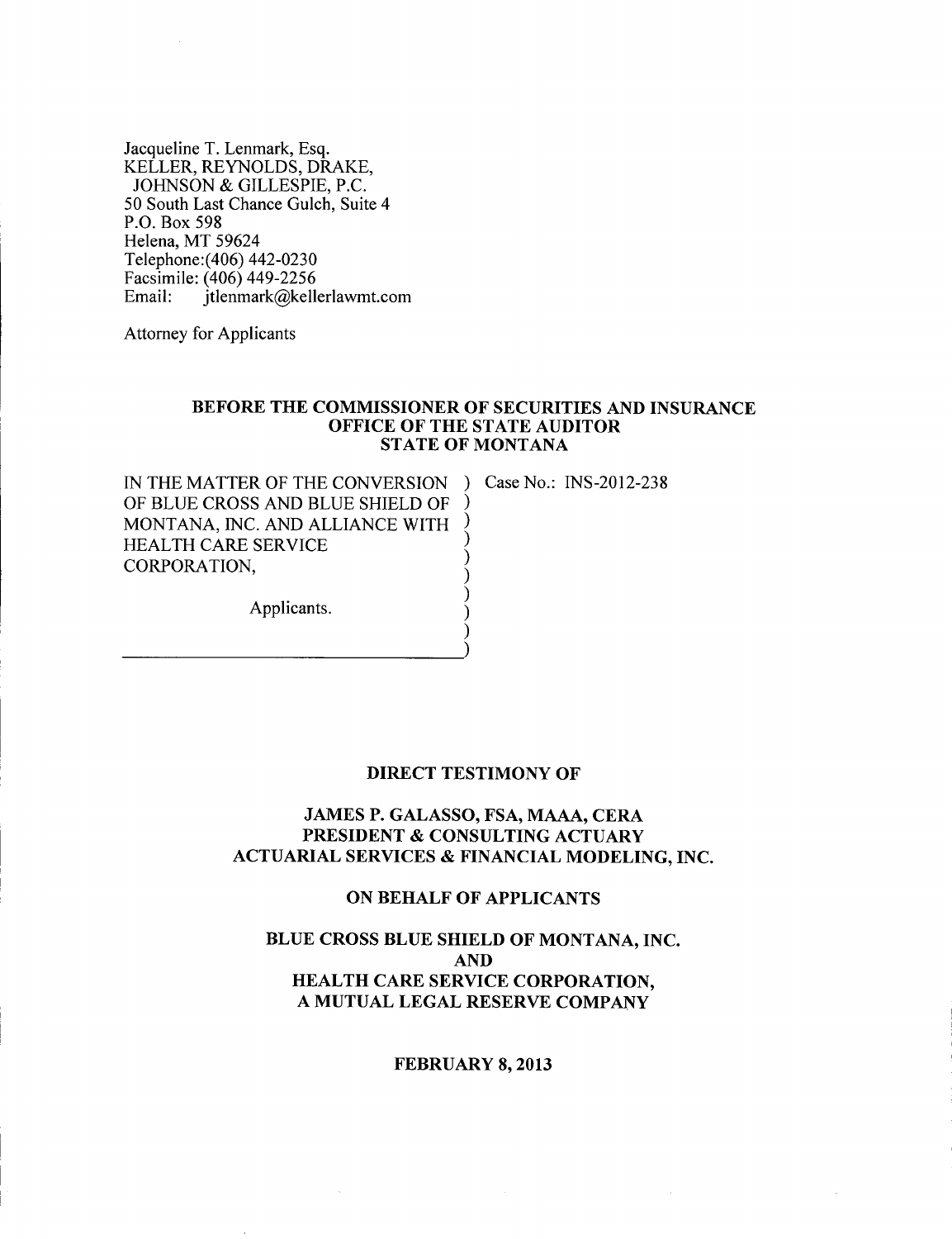| 1                       | Q. | PLEASE STATE YOUR NAME, POSITION AND BUSINESS ADDRESS.                                    |
|-------------------------|----|-------------------------------------------------------------------------------------------|
| $\overline{2}$          | A. | My name is James P. Galasso. I am President & Consulting Actuary of Actuarial             |
| 3                       |    | Services & Financial Modeling, Inc. ("ActMod"). My business address is 90 West            |
| $\overline{\mathbf{4}}$ |    | Wieuca Road NE, Suite 220, Atlanta, Georgia, 30342.                                       |
| 5                       | Q. | HOW LONG HAVE YOU BEEN WITH ACTMOD?                                                       |
| 6                       | A. | The company was founded in October, 2000. I was a founder of the company.                 |
| 7                       | Q. | PLEASE DESCRIBE YOUR EDUCATIONAL BACKGROUND,                                              |
| $\bf 8$                 |    | <b>QUALIFICATIONS AND EXPERIENCE.</b>                                                     |
| 9                       | A. | I graduated with honors from the State University of New York at Stonybrook with          |
| 10                      |    | majors in both Theoretical and Applied Mathematics. I am in good standing as a Fellow     |
| 11                      |    | of the Society of Actuaries, a Member of the American Academy of Actuaries and a          |
| 12                      |    | Chartered Enterprise Risk Analyst. I have over 30 years of experience in health care,     |
| 13                      |    | serving at various times as a Chief Financial Officer, Chief Actuary, and as an Actuarial |
| 14                      |    | Consultant. I was also a Partner with Ernst & Young LLP, managing $E\&Y$ 's southeast     |
| 15                      |    | actuarial healthcare practice. I have performed actuarial and related consulting services |
| 16                      |    | for numerous commercial insurance carriers, Blue Cross and Blue Shield plans, Health      |
| 17                      |    | Maintenance Organizations, governmental entities, health care providers and large         |
| 18                      |    | employers.                                                                                |
| 19                      | Q. | HAVE YOU PREVIOUSLY TESTIFIED IN FORMAL PROCEEDINGS BEFORE                                |
| 20                      |    | AN OFFICER OF THIS STATE OR IN FORMAL PROCEEDINGS IN                                      |
| 21                      |    | ANYOTHER STATE OR THE FEDERAL GOVERNMENT?                                                 |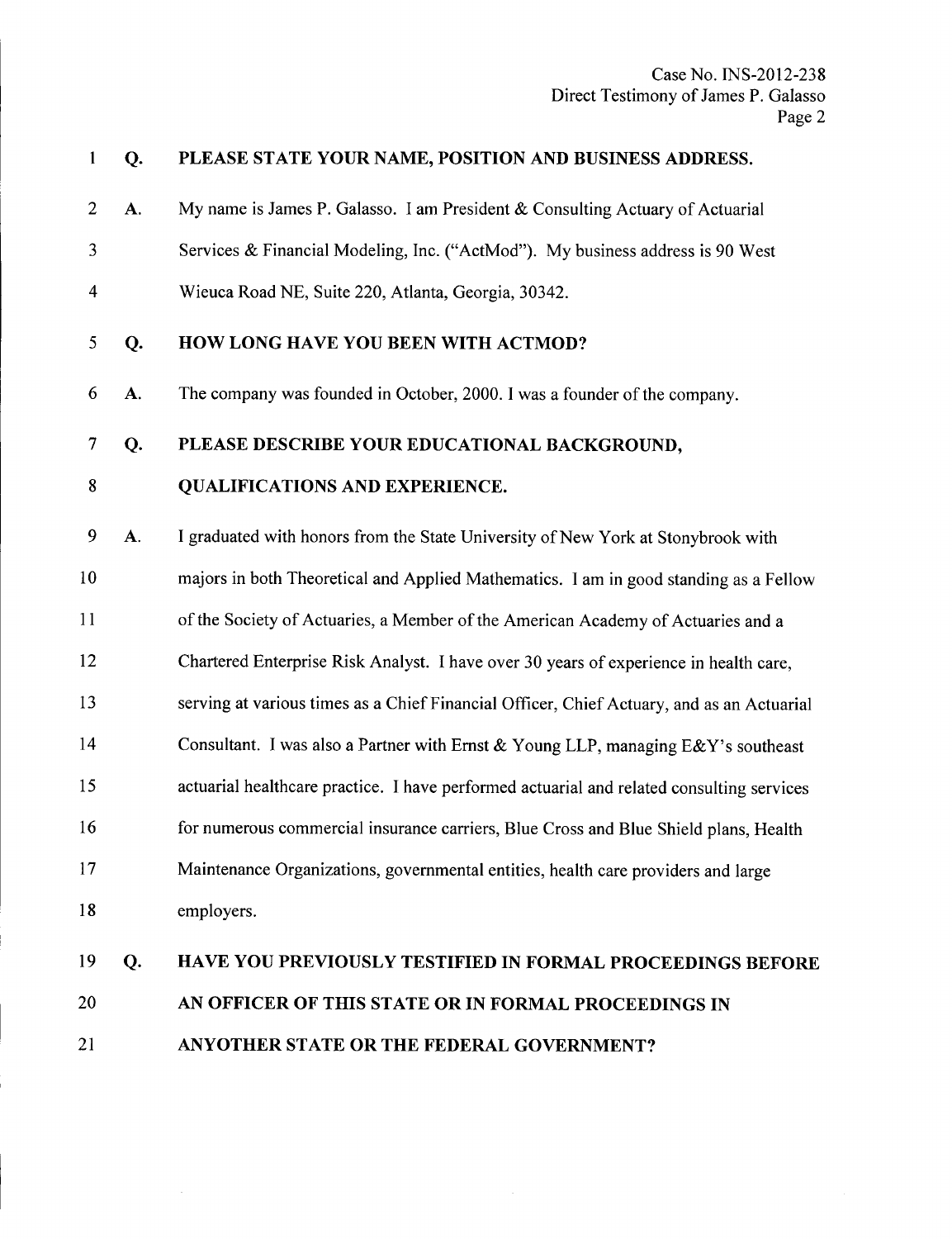- 1 A. 2 Yes, I have testified before the Insurance Commission of Florida and the Insurance Commission of Kentucky.
- 3 Q. PLEASE PROVIDE A BRIEF SUMMARY OF YOUR TESTIMONY.
- 4 A. I will testify on behalf of applicants in this proceeding, Blue Cross and Blue Shield of
- 5 Montana, Inc. ("BCBSMT") and Health Care Service Corporation, a Mutual Legal
- 6 Reserve Company ("HCSC"), with regard to the actuarial appraisal I performed for
- 7 BCBSMT of expected cash flows associated with certain health care contracts
- 8 underwritten and administered by BCBSMT ("Modeled Business Segments").
- 9 Q. 10 ARE YOU FAMILIAR WITH THE TRANSACTION THAT IS THE SUBJECT OF THE PROCEEDING?
- 11 A. 12 Yes, I have become aware that a potential transaction is pending between BCBSMT and HCSC.
- 13 Q. 14 WHAT IS YOUR INVOLVEMENT IN THE TRANSACTION THAT IS THE SUBJECT OF THE PROCEEDING?
- 15 A. 16 17 18 I was retained by BCBSMT in August, 2012 to assist it in its discussions with potential acquirers by developing an independent appraisal of the expected cash flows associated with the Modeled Business Segments and to assist BCBSMT in related responses to any regulatory or other proceedings or inquiries regarding the appraisal.
- 19 Q. HAD YOU OR YOUR FIRM BEEN RETAINED BY BCBSMT OR HCSC TO
- 20 PERFORM ANY OTHER SERVICES PRIOR TO YOUR ENGAGEMENT FOR
- 21 THIS VALUATION?
- 22 A. No.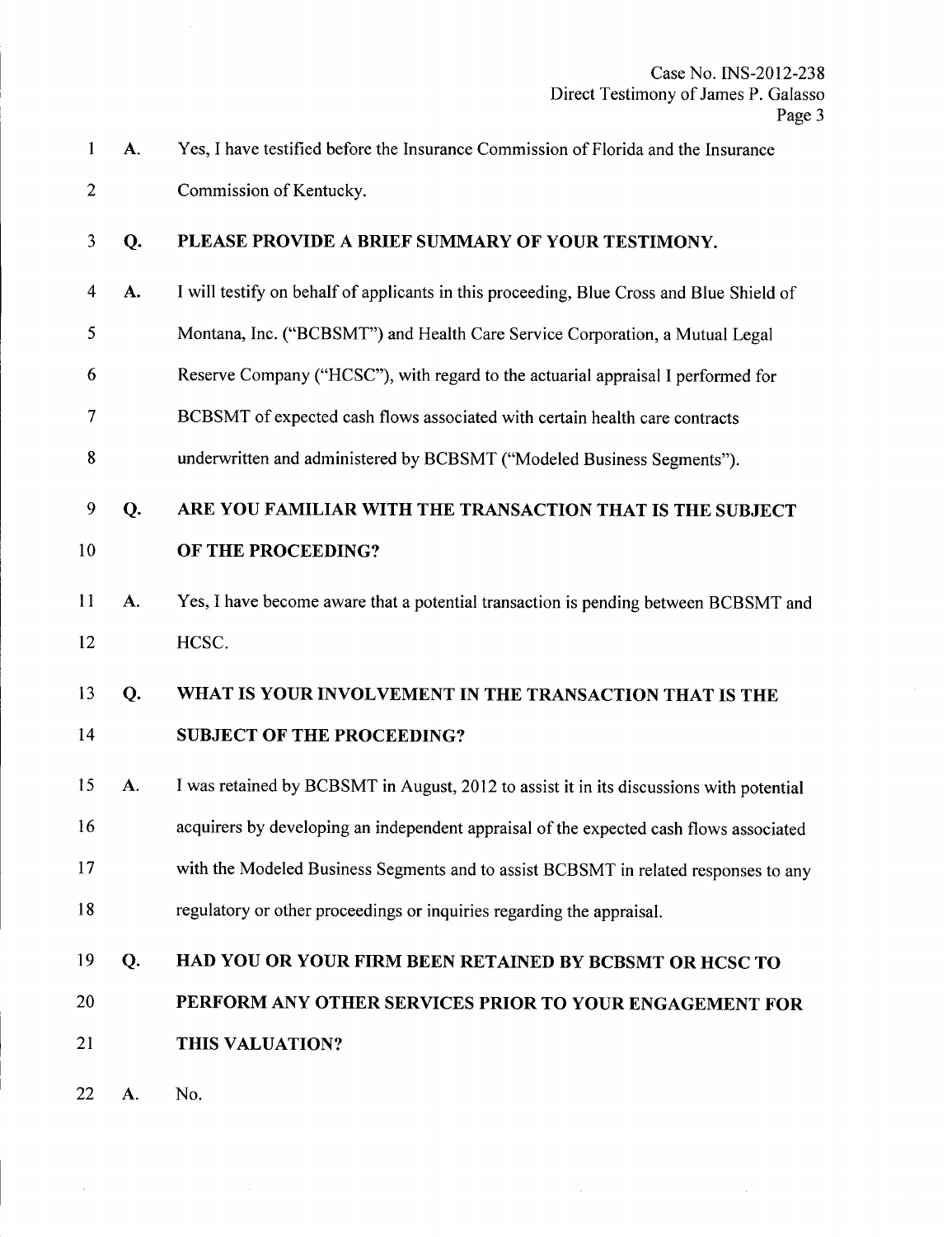| 2  | Q.        | WERE YOU INVOLVED IN THE NEGOTIATIONS OF THE PROPOSED                                     |
|----|-----------|-------------------------------------------------------------------------------------------|
| 3  |           | TRANSACTION BETWEEN HCSC AND BCBSMT? IF SO, DESCRIBE YOUR                                 |
| 4  |           | <b>INVOLVEMENT.</b>                                                                       |
| 5  | A.        | No. I became aware of the transaction from press reports.                                 |
| 6  | Q.        | DID YOU PERFORM THE ACTUARIAL APPRAISAL OF EXPECTED CASH                                  |
| 7  |           | <b>FLOWS ASSOCIATED WITH THE BCBSMT HEALTH CARE CONTRACTS</b>                             |
| 8  |           | THAT YOU WERE RETAINED BY BCBSMT TO PERFORM?                                              |
| 9  | A.        | Yes, I did. I prepared a Report dated November 9, 2012, regarding Actuarial Appraisal of  |
| 10 |           | Certain Health Care Contracts with Appraisal Dates of January 1, 2013, and June 30,       |
| 11 |           | 2012, attached as Exhibit 5 to the Application for Approval of Alliance, filed jointly by |
| 12 |           | BCBSMT and HCSC on or about November 15, 2012 (the "Cash Flow Appraisal.").               |
| 13 | Q.        | WHAT VALUE DID YOU PLACE ON THE MODELED BUSINESS SEGMENT                                  |
| 14 |           | CASH FLOWS AS OF A JUNE 30, 2012, APPRAISAL DATE?                                         |
| 15 | <b>A.</b> | For the June 30, 2012, appraisal date, I appraised the single and specific value of the   |
| 16 |           | Modeled Business Segments to be \$17.6 million.                                           |
| 17 | Q.        | WHAT VALUE DID YOU PLACE ON THE MODELED BUSINESS SEGMENT                                  |
| 18 |           | CASH FLOWS AS OF JANUARY 1, 2013, APPRAISAL DATE?                                         |
| 19 | A.        | For the January 1, 2013, appraisal date, I appraised the single and specific value of the |
| 20 |           | Modeled Business Segments to be \$18.6 million.                                           |
| 21 | Q.        | HOW DID YOU ARRIVE AT THOSE APPRAISED VALUES?                                             |

 $\mathcal{A}^{\prime}$ 

 $\bar{z}$ 

1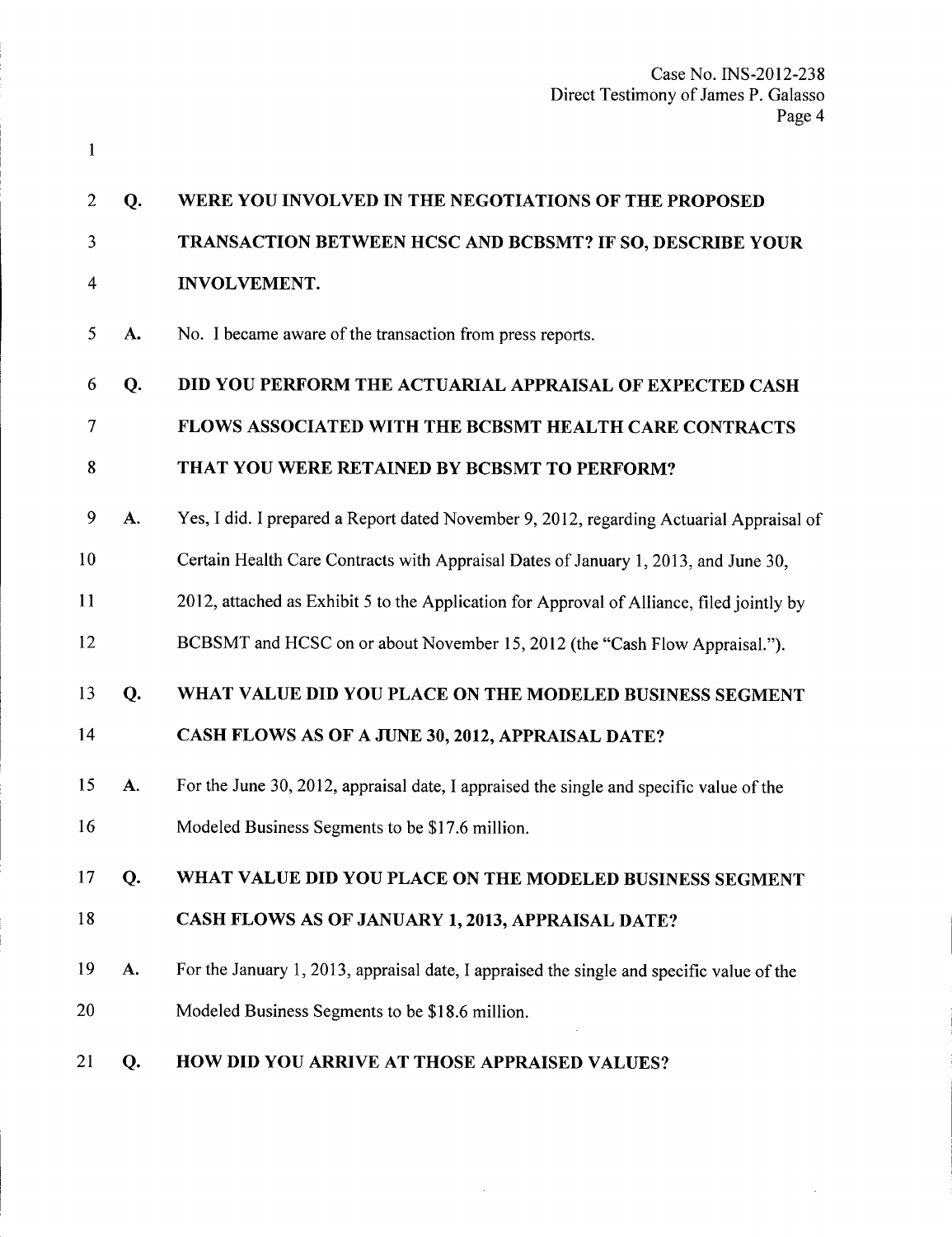| $\mathbf{1}$   | A. | Using various assumptions developed from discussions with BCBSMT management and            |
|----------------|----|--------------------------------------------------------------------------------------------|
| $\overline{2}$ |    | industry analysis, I developed four appraisal scenarios for nine health care contract      |
| 3              |    | business segments (Individual, Small Group, Large Group, Medicare Supplement,              |
| $\overline{4}$ |    | Medicare Part D, Federal Employee Program, Students, Self-Funded and Stop Loss) to         |
| 5              |    | produce independent cash flow appraisal values for the June 30, 2012 appraisal date, the   |
| 6              |    | appraised cash flow values ranged from \$0.0 million to \$39.5 million. From this range, I |
| $\tau$         |    | determined that a reasonable single and specific appraisal value was \$17.6 million. For   |
| 8              |    | the January 1, 2013 appraisal date, the appraised cash flow values ranged from \$0.1       |
| 9              |    | million to \$41.6 million. From this range, I determined that a reasonable single and      |
| 10             |    | specific appraisal value was \$18.6 million.                                               |

#### 11 Q. 12 WHAT INFORMATION **DID** YOU RELY ON IN ARRIVING AT YOUR APPRAISALS?

13 A. 14 15 16 17 18 19 20 21 22 I relied on thirty months of detailed BCBSMT historical financial information, by relevant business segments. In addition to source financial data originally reported in Annual Statutory Financial Statements ("STAT" Statements), BCBSMT also provided "Management GAAP Reported" and "Management GAAP Recast" financial statements to both more consistently reflect General Accepted Accounting Principles and, in "recasting," to update claim liability estimates with information not available at the time the "reported" estimate was made. These adjustments allowed for a more credible basis for financial analysis. I also relied on company information provided by Mark Burzynski, BCBSMT's Chief Financial Officer, James Spencer, BCBSMT's Chief Actuary and Chris Manger, BCBSMT's Controller.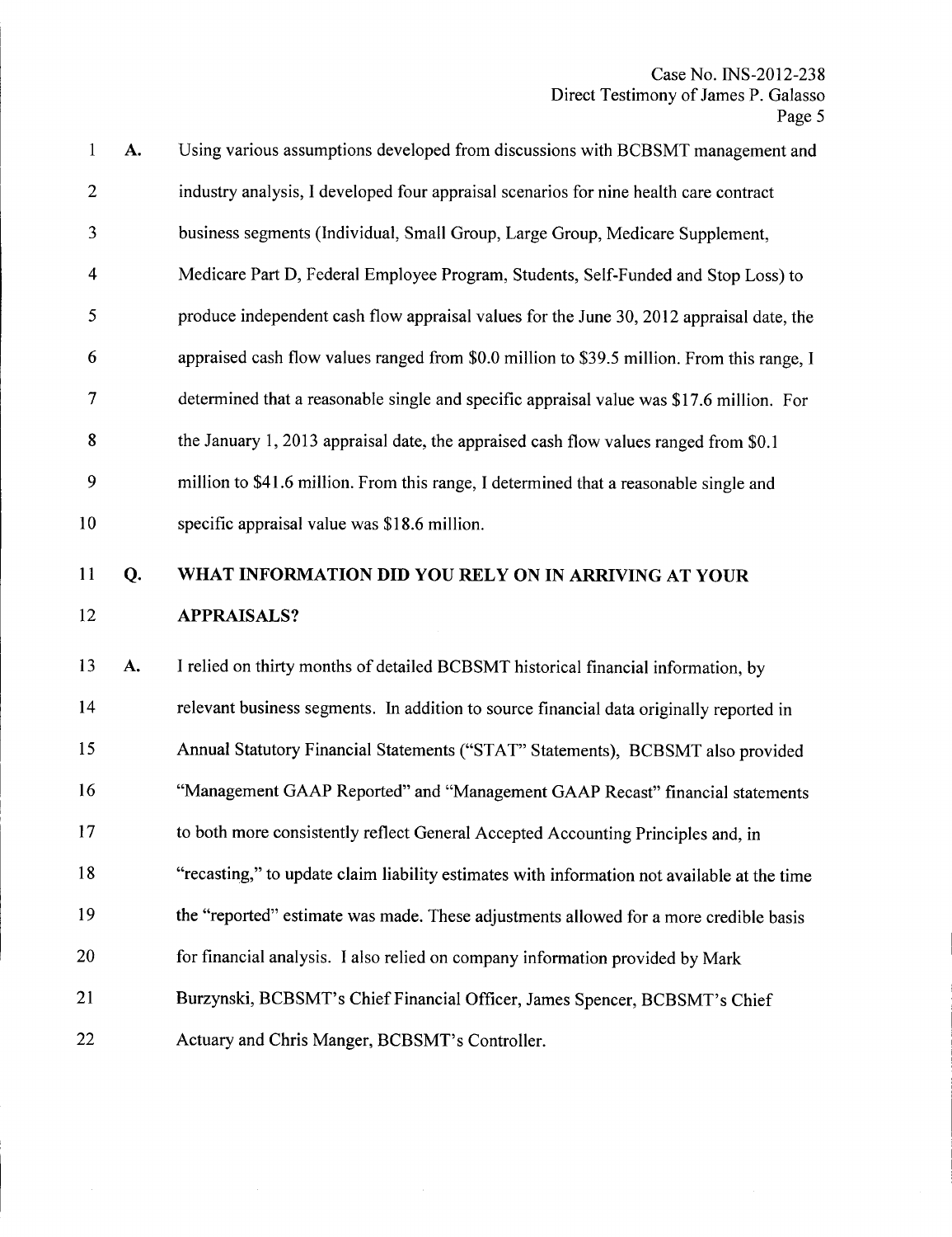$\sim 10$ 

| $\mathbf{1}$            |    | I then used two ActMod proprietary health care models ("Segmenter Model" and                |
|-------------------------|----|---------------------------------------------------------------------------------------------|
| $\mathbf{2}$            |    | "Optimizer Model") developed specifically for the purpose of evaluating both historical     |
| 3                       |    | and projected financial results for short-term health care policies, which are the types of |
| $\overline{\mathbf{4}}$ |    | policies in the nine Modeled Business Segments. The historical financial information        |
| 5                       |    | provided by BCBSMT was used to develop the starting points for the projections              |
| 6                       |    | developed in my analysis. I ran projections under four appraisal value scenarios to         |
| $\tau$                  |    | generate appraisal ranges for present values of net income, cost of capital and divestiture |
| 8                       |    | value.                                                                                      |
| 9                       |    | The base scenario (Scenario One) took into account, but was not limited to, the following   |
| 10                      |    | factors and assumptions: discount rates; medical loss ratio ("MLR") and BCBSMT              |
| 11                      |    | actuarial medical trends; FEP business fee projections; policy/business lapse rates, new    |
| 12                      |    | business generation assumptions, risk-based capital levels, interest earnings, provider     |
| 13                      |    | contract assignability, administrative expenses, premium taxes, commissions and             |
| 14                      |    | Affordable Care Act fees. Scenarios Two and Three were identical to Scenario One but        |
| 15                      |    | varied the discount rates assumed in Scenario One. Scenario Four varied the assumed         |
| 16                      |    | MLRs for the Individual and Small Group Business Segments used in Scenario One.             |
| 17                      |    | Using these projections under the four scenarios, I arrived at single unique appraisal      |
| 18                      |    | values of \$18.6 million and \$17.6 million for January 1, 2013 and June 30, 2012,          |
| 19                      |    | respectively, which represent the average of the four scenarios we analyzed.                |
| 20                      | Q. | DID YOU PROVIDE ANY OTHER OPINIONS TO BCBSMT IN YOUR                                        |
| 21                      |    | <b>REPORT?</b>                                                                              |
| 22                      | A. | Yes.                                                                                        |
| 23                      | Q. | WHAT WERE THOSE OPINIONS?                                                                   |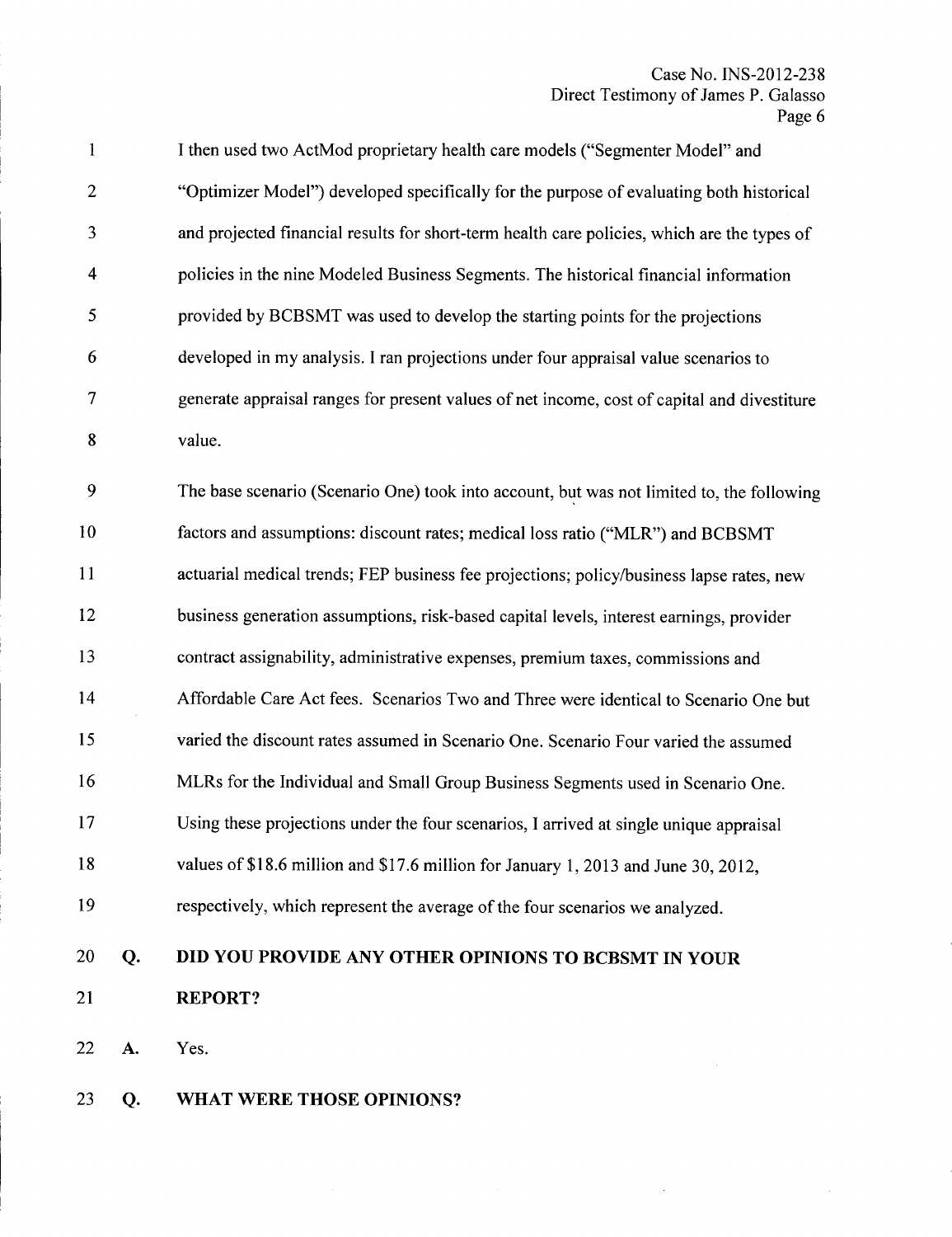$\bar{z}$ 

| $\mathbf{1}$   | A. | My primary opinions were that the recent financial experience of BCBSMT and certain          |
|----------------|----|----------------------------------------------------------------------------------------------|
| $\mathbf{2}$   |    | requirements of the Affordable Care Act ("ACA"), especially with regard to smaller           |
| 3              |    | managed care organizations ("MCOs") like BCBSMT, challenged the ongoing financial            |
| $\overline{4}$ |    | viability of BCBSMT. BCBSMT is a relatively small MCO, with premiums of less than            |
| 5              |    | \$600 million in 2011. BCBSMT also reported net underwriting losses each year from           |
| 6              |    | 2008 to 2011 ranging from \$0.8 million in 2008 to \$17.6 million in 2009, and a 2011 net    |
| 7              |    | underwriting loss of \$5.4 million. Revenues of large national MCOs were 9 to 181 times      |
| 8              |    | larger than BCBSMT's revenue, with workforces 8 to 185 times the size of BCBSMT's.           |
| 9              |    | I opined that scale was very important for BCBSMT from three perspectives: (1)               |
| 10             |    | economies of scale are required to maintain profitability and competitive position vis-à-    |
| 11             |    | vis the larger MCOs; (2) it is increasingly essential that MCOs make sufficient capital      |
| 12             |    | investments to remain competitive while developing innovative health care programs and       |
| 13             |    | providing satisfactory services, requiring large fixed investments that will prove difficult |
| 14             |    | if not impossible for smaller MCOs with limited resources; and (3) ACA will make it          |
| 15             |    | difficult for smaller MCOs to remain financially viable, and as a result, industry           |
| 16             |    | consolidation is very likely if not inevitable.                                              |
| 17             | Q. | WHAT AMOUNT OF CAPITAL INVESTMENT DID YOU INCLUDE IN YOUR                                    |
| 18             |    | <b>VALUATION AND WHY?</b>                                                                    |
| 19             | A. | Based on information provided by BCBSMT management, I learned that BCBSMT's                  |
| 20             |    | recent financial and operating challenges had prevented it from implementing even            |
| 21             |    | baseline capital improvements needed with respect to its administrative and claims           |

23 expenditures above and beyond recurring investments that are essential to BCBSMT's

processing systems. I also learned that ACA demands would require additional capital

22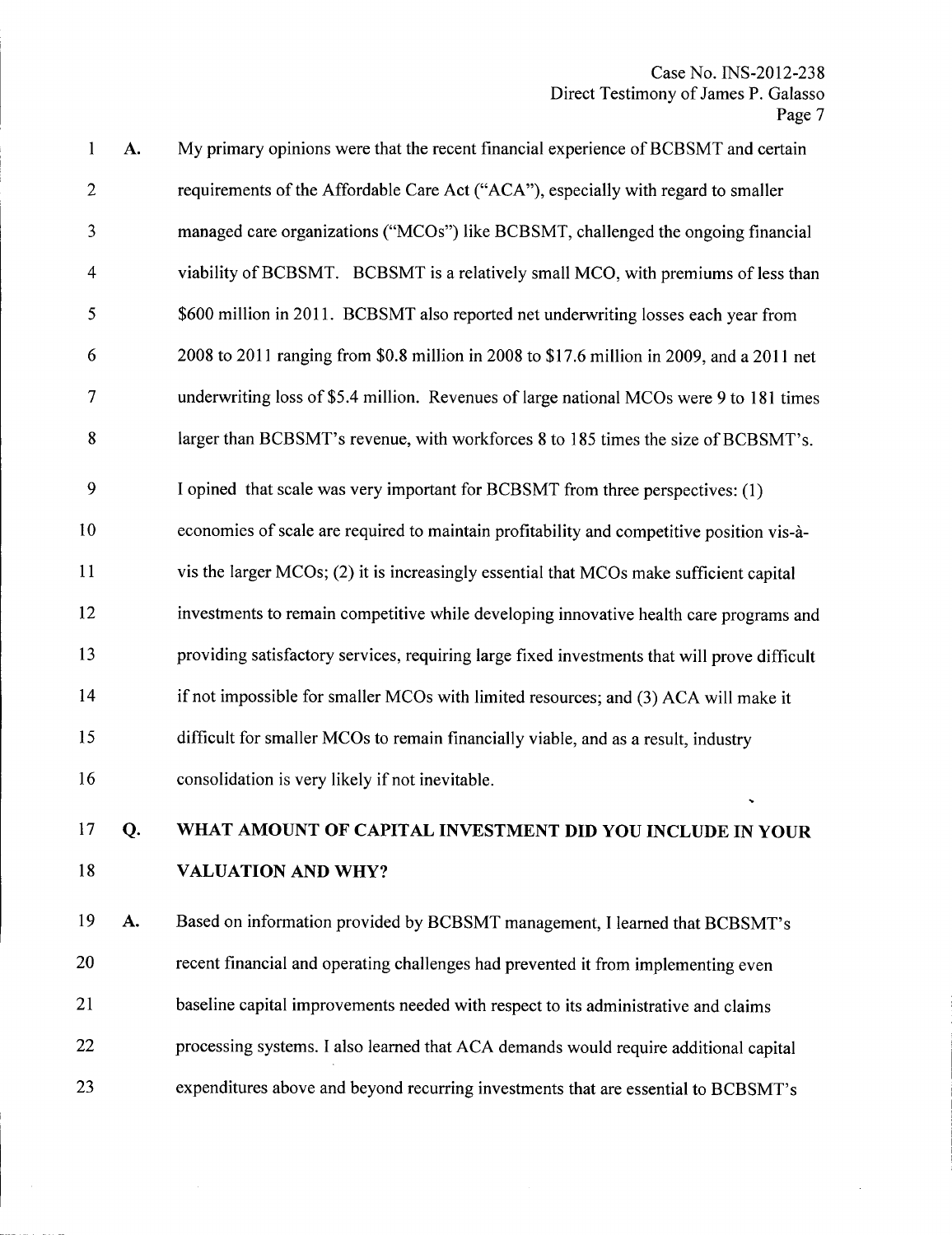$\sim$ 

| $\mathbf{1}$   |    | long term financial and marketplace viability. Based on current financial statements, and   |
|----------------|----|---------------------------------------------------------------------------------------------|
| $\overline{2}$ |    | more urgent, shorter term ACA needs, I included in my valuation fixed depreciation and      |
| 3              |    | amortization expense of \$2M in each of projection years one through five, and \$1M in      |
| 4              |    | each of years six through twenty, for a total expense of \$25M. I also estimated an         |
| 5              |    | additional \$2M per year in each of years one through twenty for needed future initiatives, |
| 6              |    | for a total additional expense of \$40M. Based on management's descriptions of the          |
| $\overline{7}$ |    | scope of investment needed, I believe this \$65M estimate is conservative. For context,     |
| 8              |    | the \$2M per year spend we assumed for future initiatives represents a modest 0.3% to       |
| 9              |    | 0.4% of projected revenues for the Modeled Business Segments.                               |
| 10             | Q. | WHEN WAS YOUR FINAL REPORT DELIVERED TO BCBSMT?                                             |
| 11             | A. | November 9, 2012.                                                                           |
| 12             | Q. | DID HCSC HAVE ANY INPUT INTO YOUR VALUATION OPINION BEFORE                                  |
| 13             |    | YOU DELIVERED THE REPORT TO BCBSMT?                                                         |
| 14             | A. | No.                                                                                         |
| 15             | Q. | DID EITHER BCBSMT OR HCSC INFLUENCE YOU OR ATTEMPT TO                                       |
| 16             |    | <b>INFLUENCE YOUR OPINION IN ANY WAY?</b>                                                   |
| 17             | A. | I had no conversations or communications with HCSC during the preparation of my             |
| 18             |    | report or the formation of my opinions, which have not changed since my report was          |
| 19             |    | delivered to BCBSMT on November 9, 2012. As I stated previously, BCBSMT                     |
| 20             |    | management provided me historical information and discussed with me critical                |
| 21             |    | assumptions. BCBSMT did not attempt to and did not influence my opinions.                   |
| 22             | Q. | HOW WERE YOU COMPENSATED FOR YOUR REPORT?                                                   |

 $\sim 10^{-10}$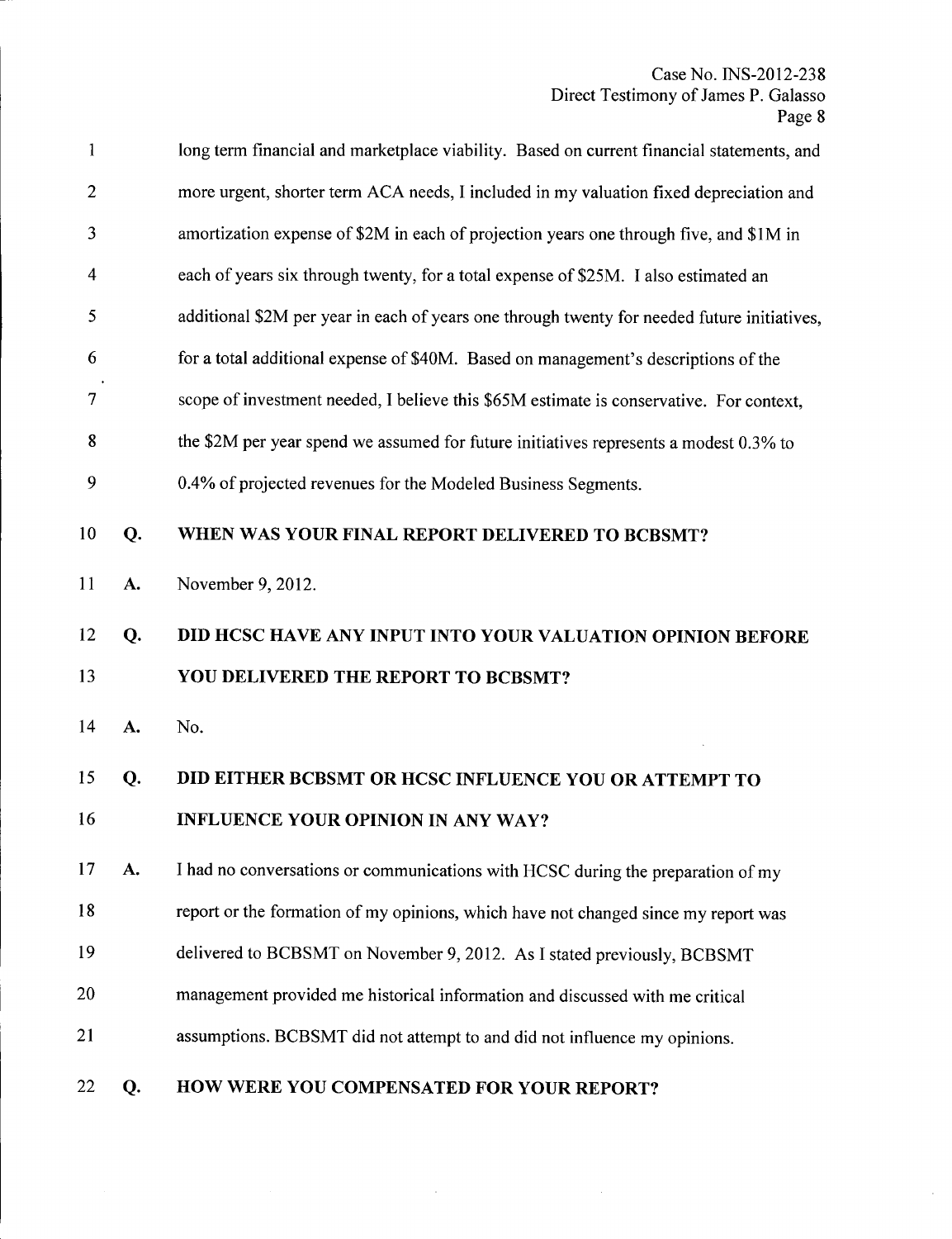- 1 **A.** My compensation was based solely on my hourly rates for professional services provided
- 2 and was not contingent upon any of my findings or opinions.

#### 3 **Q. DOES THIS CONCLUDE YOUR TESTIMONY?**

 $\ddot{\phantom{0}}$ 

4 **A.** Yes.

 $\bar{z}$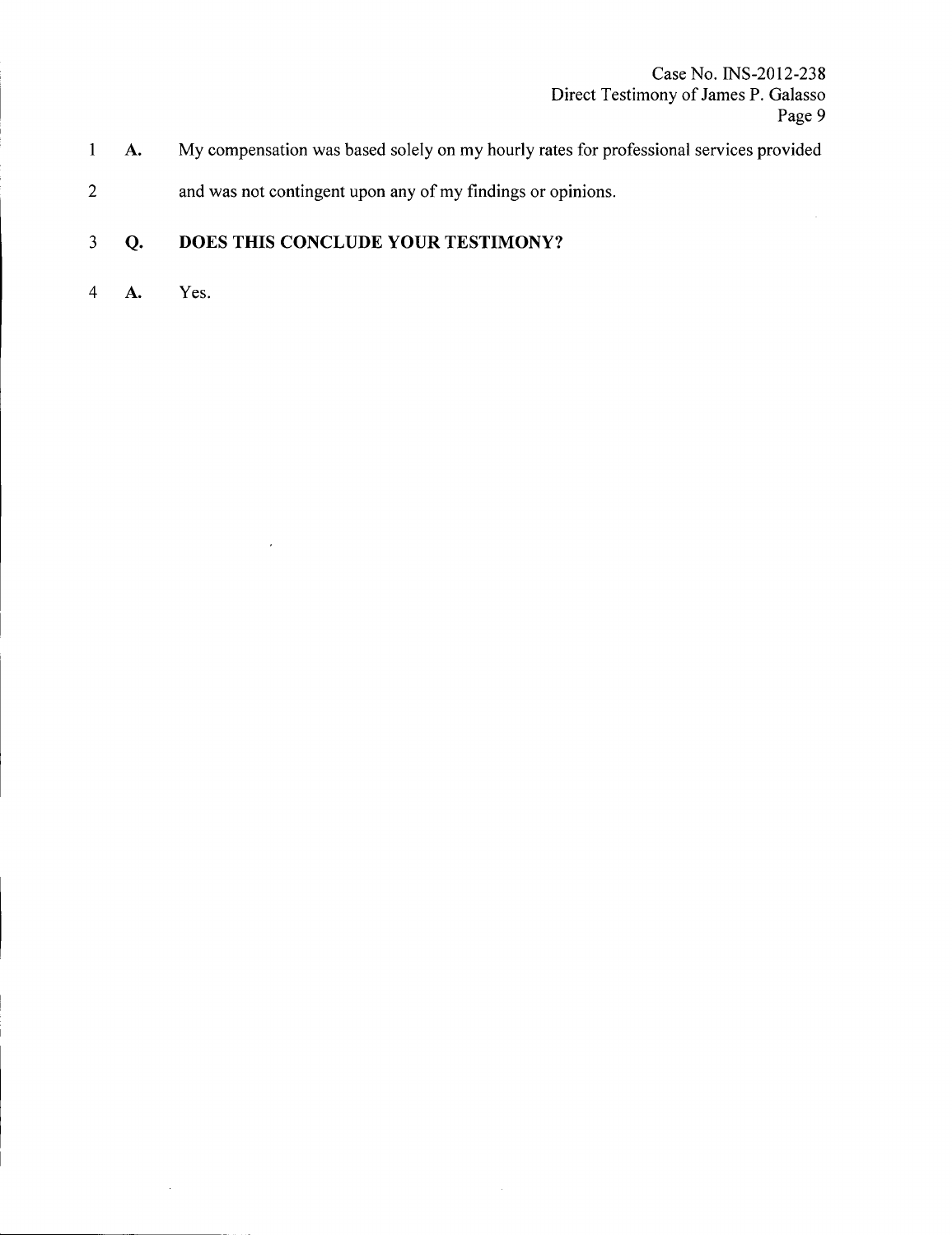#### **VERIFICATION**

STATE OF: Georgia ) ss. COUNTY OF: Fulton

I, James P. Galasso, being first duly sworn, upon my oath, state that I have read, know and understand the contents of the foregoing testimony and that the statements contained therein are true and correct to the best of my knowledge, information and belief.

MES P. GALASSO

SUBSCRIBED, SWORN TO AND ACKNOWLEDGED before me this *Tth* day of February, 2013, by Vakino Tyson (noting). NOTARY PUBLIC

My Commission Exp Ancrest

-- -\_ ---\_.\_\_.\_ \_ \_.\_--\_.\_----\_.------------